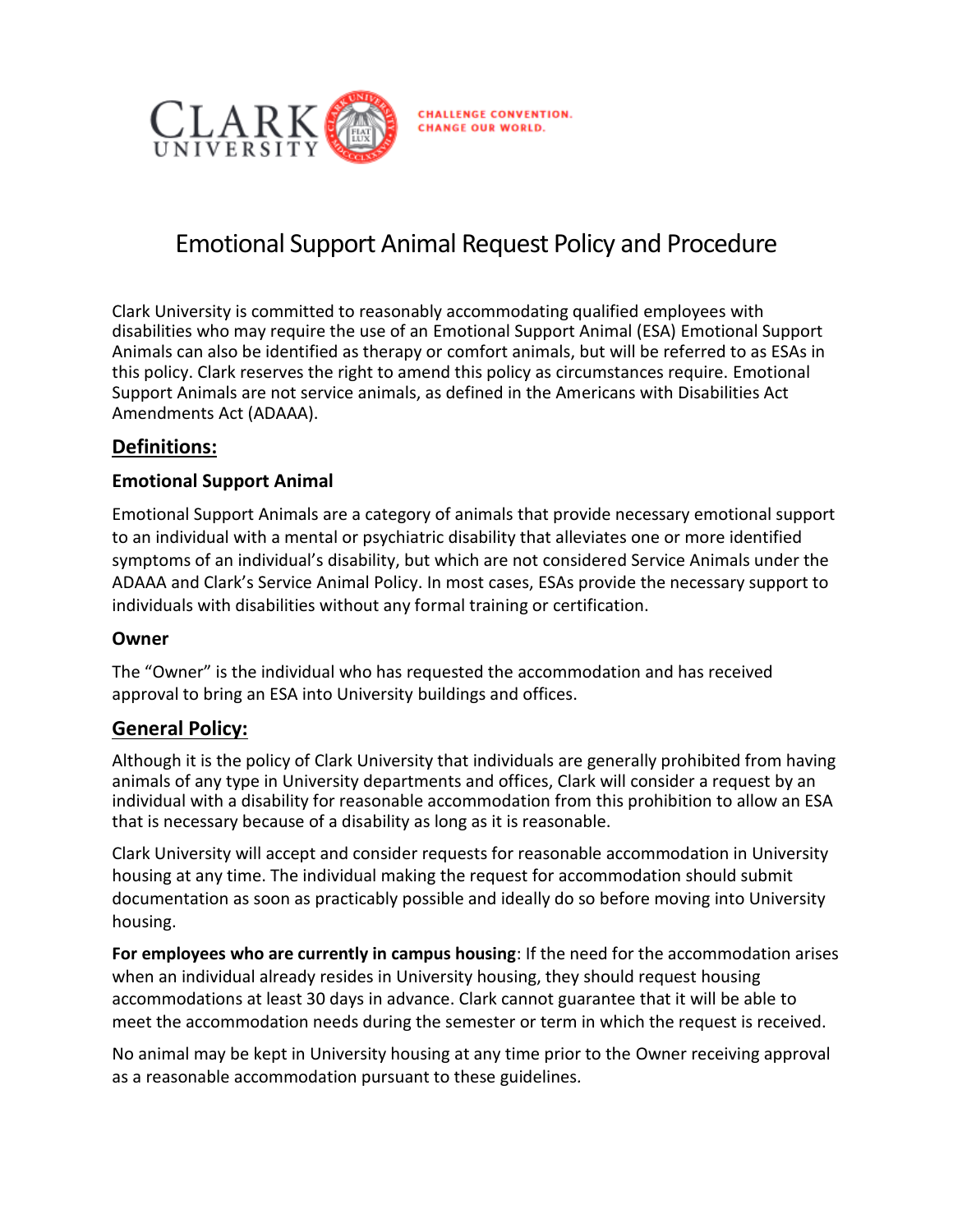

The University is not responsible for the care or supervision of an ESA. An ESA is not required to have special training, certification or be licensed as an ESA; however, the animal shall be under the control of the individual with a disability at all times.

Owners approved for the use of an ESA in University departments and offices must comply with all provisions of the ESA Agreement. While the University is committed to reasonably accommodating individuals with disabilities who require an ESA, the University is also mindful of the health and safety concerns of the campus community. To that end, the University will request veterinary verification of routine care of the animal, as appropriate, including licenses and vaccines prior to an approve ESA being able to enter University housing. All dogs will be required to be licensed in Worcester, Massachusetts.

# **Criteria for Determining if Presence of the ESA is Reasonable**

A) All requests for ESA, the Office of Human Resources will consult with the appropriate University administrators in making a determination on a case-by-case basis of whether the presence of an ESA is reasonable. A request for an ESA may be denied as unreasonable if the presence of the animal: (1) imposes an undue financial and/or administrative burden; (2) fundamentally alters University policies; and/or (3) poses a direct threat to the health and safety of others or would cause substantial property damage to the property of others, including University property.

## **Procedure:**

- 1) An Owner who is requesting to have an ESA in University departments and offices needs to submit documentation to the Office of Human Resources.
	- $\div$  The disability documentation must be from an appropriately qualified and credentialed health care provider who has an established therapeutic relationship with the Owner. The provider should be from Massachusetts, the Owner's home state or region (if international). The documentation must identify the Owner's disability or condition, and the substantial impact of the condition upon a major life activity. For the ESA accommodation, a statement regarding the necessity of the ESA for the individual to use or enjoy campus housing, and a statement regarding the relationship between the disability and the assistance the ESA provides are necessary. The health care provider cannot be related to the Owner. Documentation must be presented on official letterhead, typed, dated, and signed by the health care provider.
- 2) Once appropriate information is received, the Office of Human Resources and the Owner will schedule a meeting where the Owner and Director of Human Resources will discuss and review the request.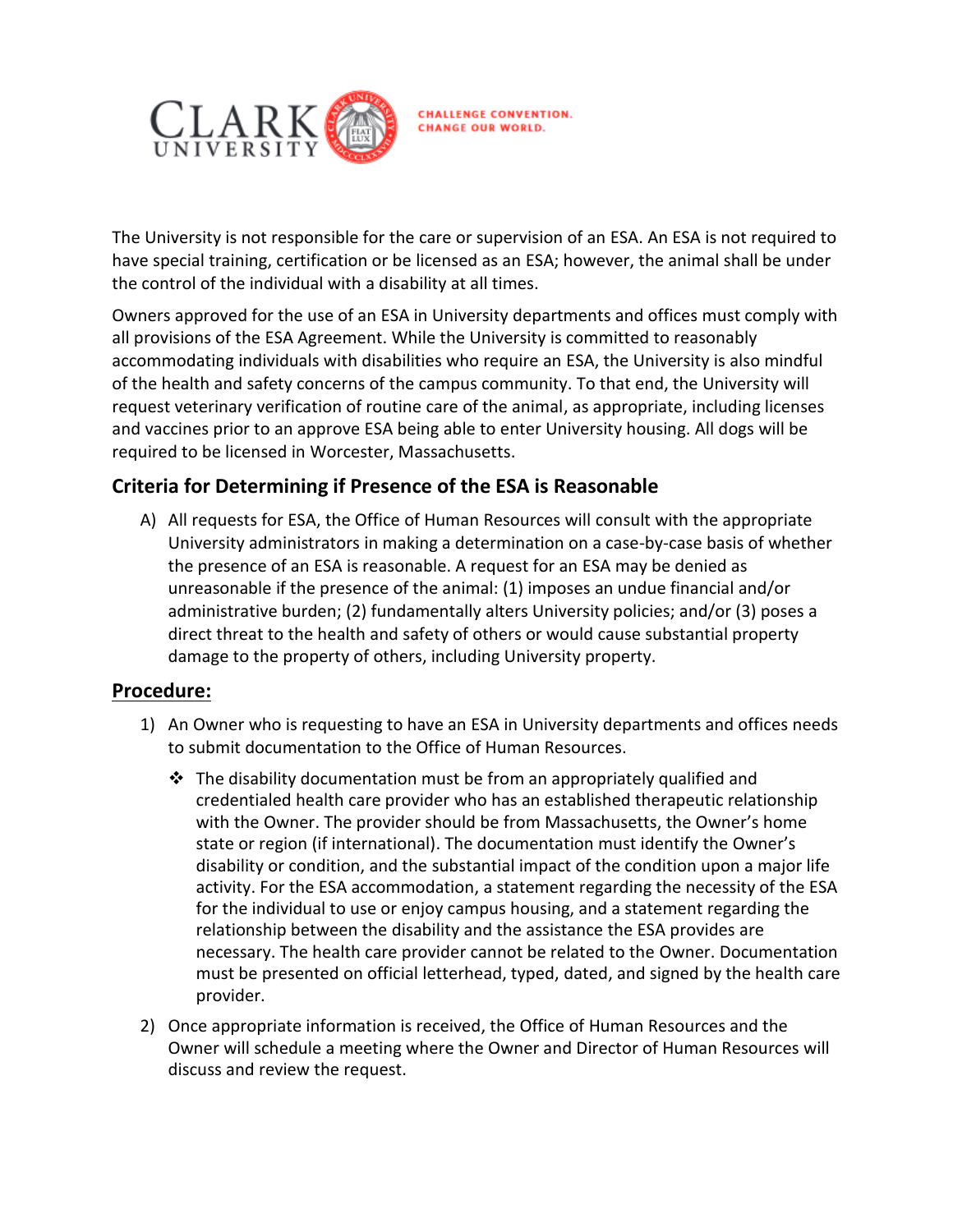

- 3) When doing so, they may consider the following factors, among others, as evidence in determining whether the presence of the animal is reasonable
	- a. The size of the animal is too large for assigned department and office space;
	- b. The animal's presence otherwise violates individuals' right to peace and quiet enjoyment;
	- c. The animal is not housebroken or is unable to live with others in a reasonable manner;
	- d. The animal's vaccinations are not up-to-date;
	- e. The animal poses or has posed in the past a direct threat to the individual or others such as aggressive behavior towards or injuring senthe individual or others; or
	- f. The animal causes or has caused excessive damage to housing  $\sum_{s \in \mathbb{N}}$  beyond reasonable wear and tear.
- 4) If approved, a member of the Office of Human Resources, and the Owner will meet to discuss policies and procedures for the specific ESA in the housing environment.
	- By requesting any housing accommodation, the Owner understands that their department and office location and name will be shared with appropriate Facilities Management staff as necessary for them to perform their duties and put the accommodation in place. No confidential information, such as the specific disability, will be shared.

## **Owner's Responsibilities for an Approved ESA:**

#### **Request Renewals and Documentation**

- ESA approvals are **only** valid for the requested year; Owners must request to have access to their approved ESA accommodation each fiscal year by contacting the Office of Human Resources and filling out the appropriate form. Please note: additional documentation or a documentation update may be requested by the Office of Human Resources for each year.
- The Owner must submit requested information regarding their ESA (*i.e.,* veterinary verification of routine care) to the Office of Human Resources prior to the ESA being allowed in departments and offices.
- Animals must be licensed in accordance with local regulations, must have all appropriate vaccinations, be in good health, and receive an annual clean bill of health from a licensed veterinarian, as appropriate.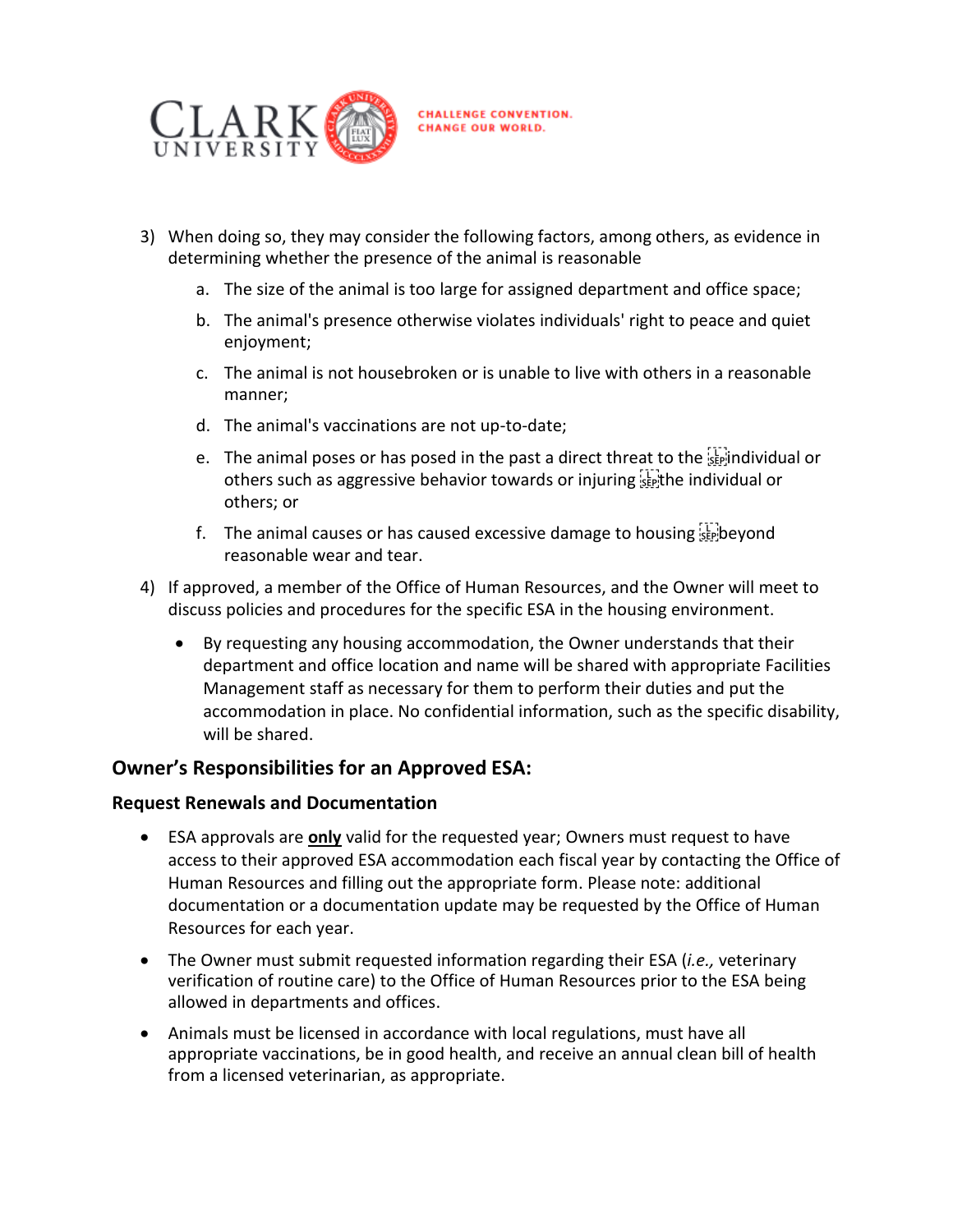

 According to the City of Worcester, all dogs must be licensed in the city of Worcester. All other animals will be considered relative to complying with city ordinances.

#### **Dominion and Control**

- The ESA shall at all times be under control of the Owner with a disability. No Owner shall permit the animal to go loose or run at large. If an animal is found running at large, the animal is subject to capture and confinement and immediate removal from University property. The Owner may be instructed to remove the ESA from campus if the animal causes damage or destruction or is creating a disturbance. The Owner will be charged for any damage or destruction caused by the ESA.
- ESAs may not be left overnight in University departments and offices to be cared for by any individual other than the Owner. The Owner is responsible for ensuring that the ESA is contained, as appropriate, when the Owner is not present during the day while working or participating in other activities.
	- $\circ$  Owner must designate a person who is not living on campus and is not a Clark employee to take care of the ESA in the event of an emergency, like the Owner being hospitalized.

#### **General Responsibilities**

If the University grants the Owner's request for an ESA, the Owner is solely responsible for the custody and care of the ESA and must meet the following requirements:

- The animal shall be kept in the Owner's department and office and will not be allowed to roam the campus.
- When the ESA is taken outside, it shall be on a leash, harness, or other tether. The Owner is responsible for picking up the ESA's waste immediately and disposing it in a trash dumpster outside.
- The Owner is responsible for properly containing and disposing of all animal waste in appropriate outside trash dumpsters.
- The ESA's food must be kept in a sealable container.
- The Owner is required to ensure the animal is well cared for at all times. Any evidence of mistreatment or abuse may result in immediate removal of the ESA and/or discipline for the responsible individual.
- The Owner's department and office may be inspected for fleas, ticks, or other pests as needed. The Office of Human Resources will schedule the inspection. If fleas, ticks, or other pests are detected through inspection, the department and office will be treated using approved fumigation methods by a college-approved pest control service. Owner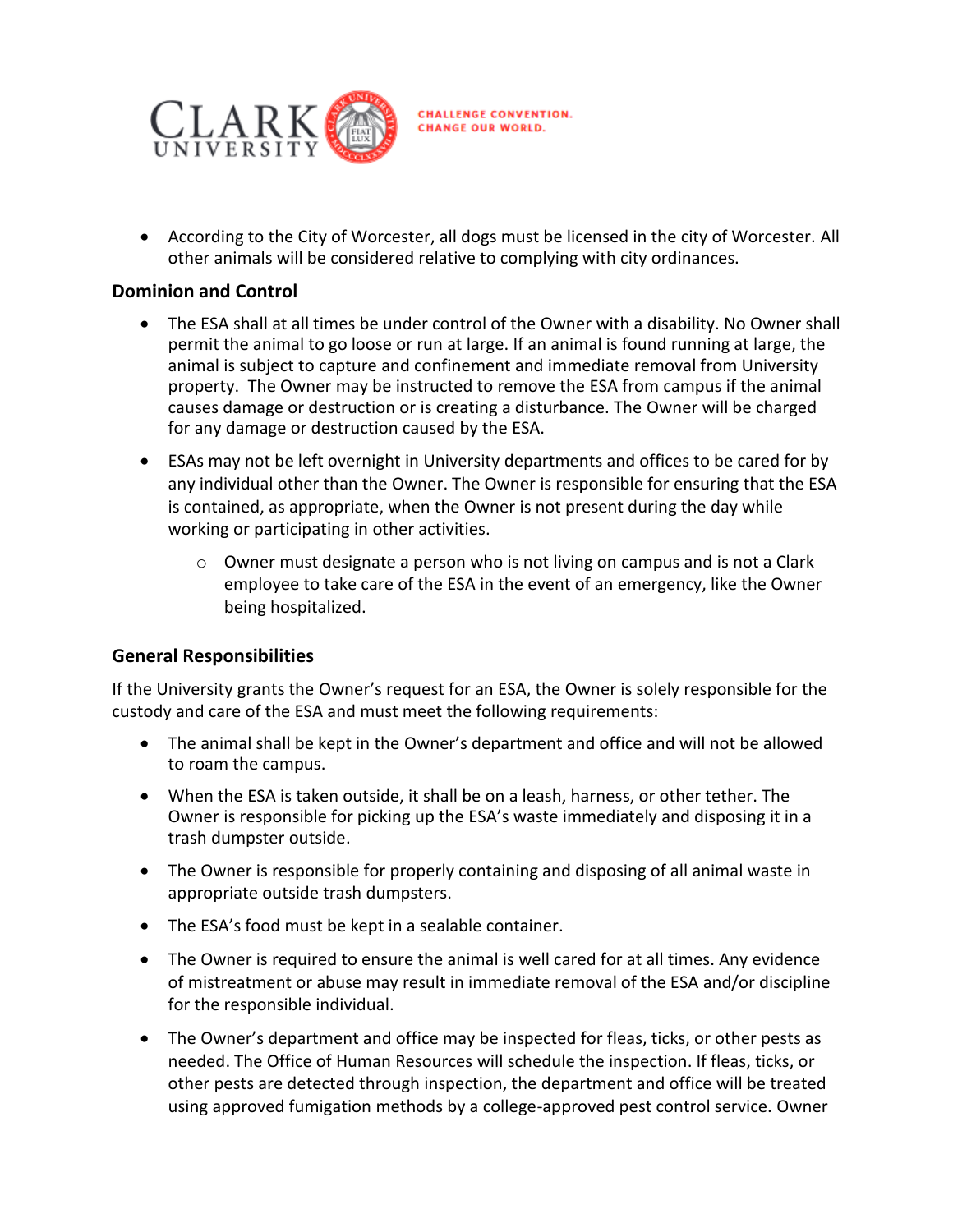

will be billed for the expense of any pest treatment. If the problem reoccurs, the Owner may be asked to remove the ESA from campus property.

- The Owner must fully cooperate with University personnel with regard to meeting the terms of this Policy and developing procedures for care of the animal (e.g., cleaning the animal, feeding/watering the animal, designating an outdoor relief area, disposing of feces, etc.).
- The animal is allowed in University departments and offices only as long as it is necessary because of the Owner's disability. The Owner must notify the Office of Human Resources in writing if the ESA is no longer needed . To replace an ESA, the new animal must be necessary because of the Owner's disability and the Owner must follow the procedures in this Policy when requesting a different animal.
- Clark personnel shall not be required to provide care or food for any ESA including, but not limited to, removing the animal during emergency evacuation for events such as a fire alarm. Emergency personnel will determine whether to remove the animal and may not be held responsible for the care, damage to, or loss of the animal.
- The Office of Human Resources will disclose information, as needed, regarding the request for and presence of the ESA to those individuals who may be impacted by the presence of the animal including, but not limited to, the Dean, Director, or Department head/Chair, Facilities Management personnel and/or University Police. Such information shall be limited to information related to the animal and shall not include information related to the individual's disability.
- The Owner cannot make use of campus facilities to clean or otherwise care for the ESA; this includes but is not limited to the prohibition of using housing bathrooms for the care of an ESA.

# **Removal of ESA**

The University may require the individual to remove the animal from University property if:

1) The animal poses a direct threat to the health or safety of others or causes substantial property damage to the property of others;

2) The animal's presence results in a fundamental alteration of a University program;

3) The Owner does not comply with the Owner's Responsibilities for an Approved ESA set forth above; or

4) The animal or its presence creates an unmanageable disturbance or interference with the University community.